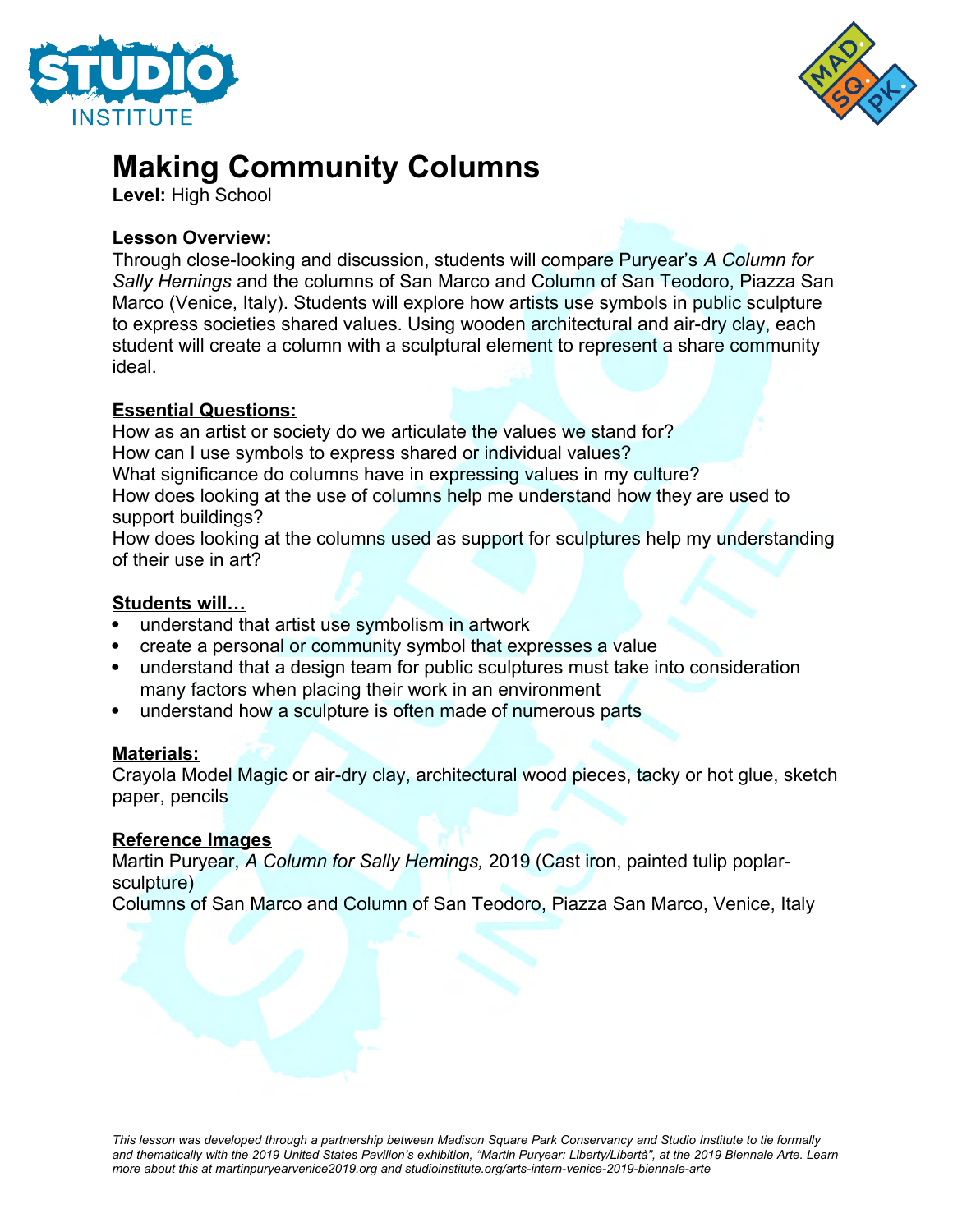



## **Sessions:**



## **Session 1:**

#### **Session 1 - Step 1: Close-looking and Engagement**

The teacher will begin the session by having the class look at the Columns of San Marco and Column of San Teodoro located in the Piazza San Marco (Venice, Italy). The teacher will tell the students that these two columns are positioned at the entry point of Venice and form the social, religious and political center of the city. After providing the students with several minutes to look at the details of the columns and their positions, the teacher will then ask the class, "Why would these columns be placed here? Do they serve a purpose? What is perched on top of the columns? Are there presumptions that we can make about their importance?" The teacher will lead the class in discovering the symbolism of the two columns and the history of Piazza San Marco (Saint Mark's Square). The teacher will then provide background information about the two columns, their placement and the figures (The Column of San Marco depicts a winged lion, the symbol of St. Mark, the city's patron saint since 862 AD. The Column of San Todaro is surmounted by the first protector of Venice, St. Theodore).

The teacher will then display an image of Puryear's *A Column for Sally Hemings* and ask, "How does this sculpture relate to architecture? (It is the shape of a column and fluted on the base.) What are the materials that Puryear chose for this piece? Why is material choice important? Does the work have (or look like it has) a function? " Tell students the title of the work and ask for them to share what they know about Sally Hemings and slavery. Then return to the work and ask, "Now that you know the title of the work, how does the meaning of the work change for you?" The teacher will when then provide background information about the work and its placement in the Untied State Pavilion.

*This lesson was developed through a partnership between Madison Square Park Conservancy and Studio Institute to tie formally and thematically with the 2019 United States Pavilion's exhibition, "Martin Puryear: Liberty/Libertà", at the 2019 Biennale Arte. Learn more about this at martinpuryearvenice2019.org and studioinstitute.org/arts-intern-venice-2019-biennale-arte*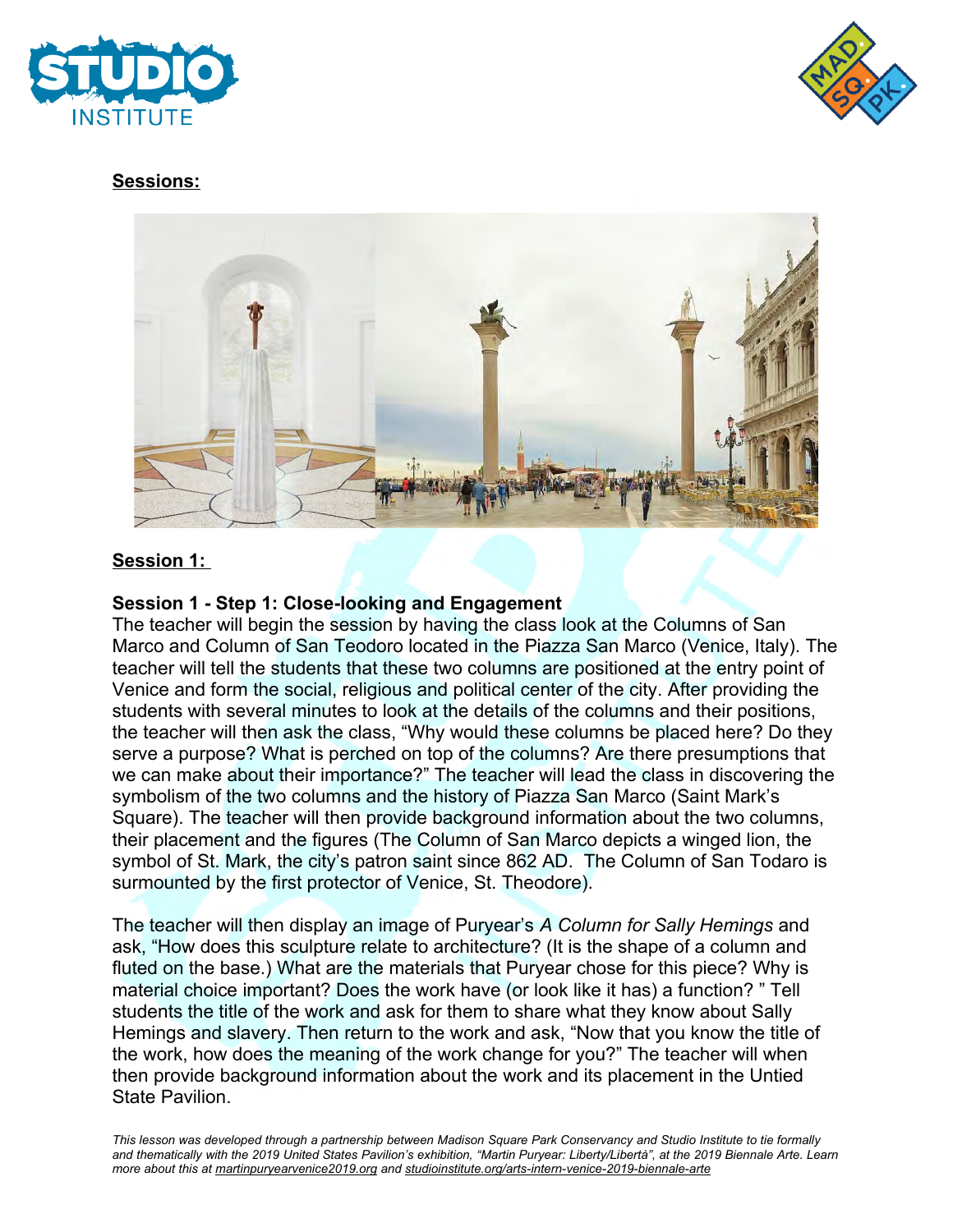



Background information: At the United State Pavilion, two of Martin Puryear's sculptures are directly inspired by elements of the building itself. One is *A Column for Sally Hemings*, where a rusted shackle is piercing a fluted column, giving prominence to the shackle and the history of slavery that it's associated with. The United State Pavilion was constructed in 1930 and its style is derived from the Renaissance architect, Andrea Palladio, who worked extensively in Venice. The pavilion was inspired by the architecture of Thomas Jefferson's Monticello and Sally Hemings was Jefferson's slave (turned mistress). Reference article: [https://news.artnet.com/art-world/a-first-look-at](https://news.artnet.com/art-world/a-first-look-at-liberty-martin-puryears-exhibition-for-the-us-pavilion-at-the-venice-biennale-1538956)[liberty-martin-puryears-exhibition-for-the-us-pavilion-at-the-venice-biennale-1538956](https://news.artnet.com/art-world/a-first-look-at-liberty-martin-puryears-exhibition-for-the-us-pavilion-at-the-venice-biennale-1538956)

The teacher will then follow-up with by asking the class, "Now that you are aware of the background information, what values do you think Puryear is expressing though this piece and its placement in the Untied State Pavilion in the Giardini della Biennale, Venice? Do you have any further observations about the work?"

The teacher will then ask the class to discuss the relationship between the columns in Saint Mark's Square and Puryear's *A Column for Sally Hemings* by asking, "Why would an artist put a sculpture on monument on top of a column? How does that kind of platform change our relationship to the artwork?"

#### **Session 1 - Step 2: Art-making**

The teacher will then ask the class, "Think about an important community value and visualize ways of showing it symbolically in sculpture." The teacher will then ask the class to sketch a column and place a symbol of value on top of their choice (5 mins).

The teacher will then demonstrate stacking the wooden architectural blocks. The teacher will ask the students to experiment creating their own columns using the blocks. Students should be encouraged to explore different combinations, while emphasizing the importance of a balanced structure and how artist's ideas evolve.

#### **Session 1 - Step 3: Reflection**

The teacher will ask a few selected students to discuss and reflect on their choices of symbolism and the structure of their column.

#### **Session 2:**

#### **Session 2 - Step 1: Close-Looking and Engagement**

The teacher will tell the students that they will be making their own columns that support a sculpture which expresses ideas and values that are important to our community and ask, "How can a sculpture celebrate a community?" Show students logos and icons that use symbolism to express community values, and discuss. The teacher will then ask, "What images and symbols do you want to develop and incorporate in your artwork? Consider a vision of a community value." Review your sketch(es) from the previous lesson and make any revisions based on our discussion.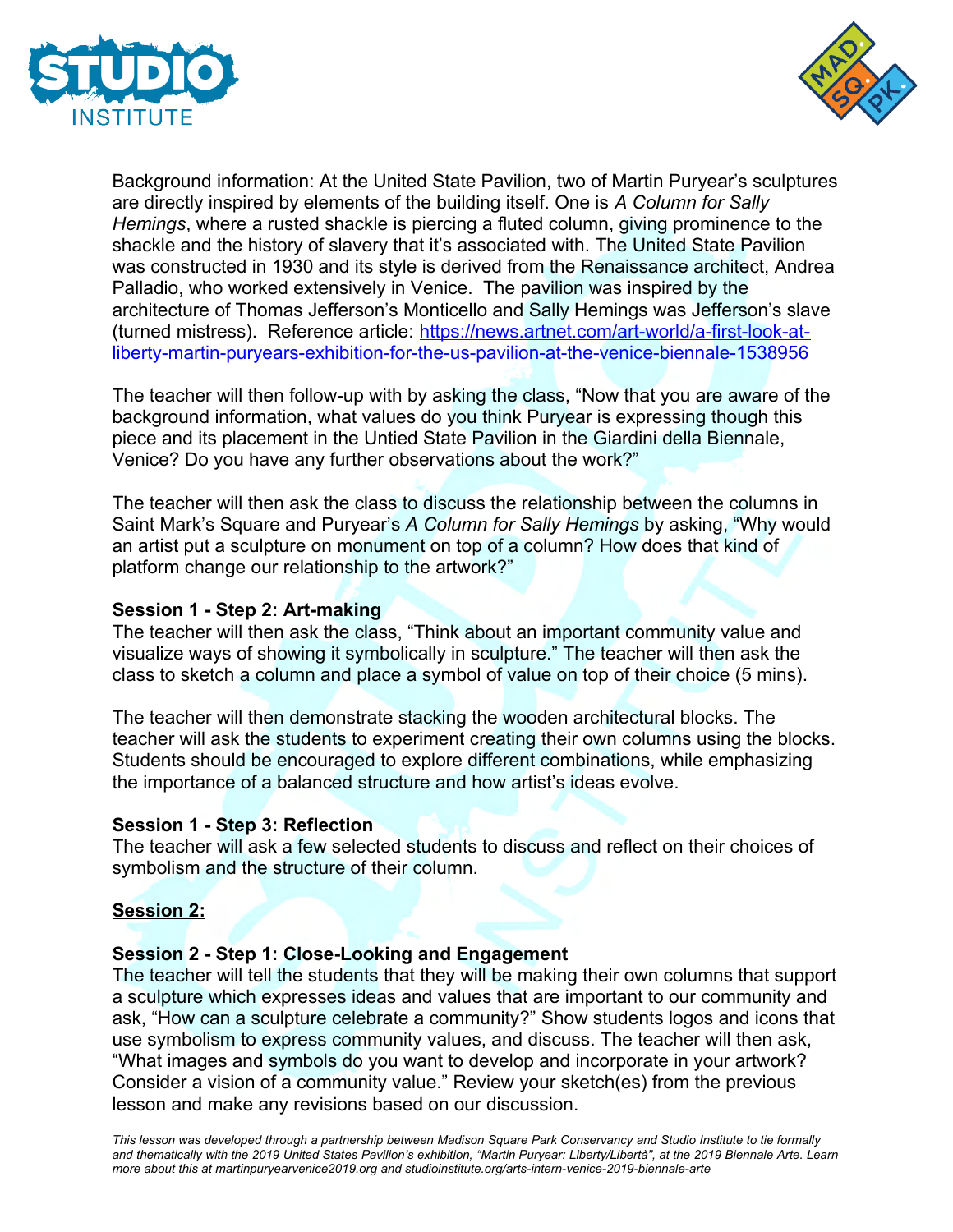



#### **Session 2 - Step 2: Art-making**

The teacher will then ask the students to complete the construction of their column by gluing the architectural elements together. Demonstrate gluing and holding, masking tape when necessary. The teacher will ask students to consider the order of the columns elements as they construct - create a plan, construct the foundation, and start building on and around it to help the structure become as stable as possible. "We are going to make the columns for our sculpture with our unique designs on a base for stability and being sure they are balanced, so they don't topple over. How can we combine shapes to make a balanced and stable sculpture?" The teacher will add, "As you building your column, keep in the back of your mind: Where might you want it to be placed? Do you have a certain audience in mind?" Students will receive materials and begin building and gluing their sculpture bases arranging before they settle on a final symbol for the top of their column.

Introduce Crayola Model Magic (or air-dry clay) and show how to form basic shapes then add details. Show students how the model magic/air-dry clay can be used to sculpt shapes, including the different techniques of pinching, pulling, rolling, flattening, etc. Remind students that their sculptures can be figurative or symbolic/abstract. When the symbols are complete, students will attach the work to the top of the column with a dot of tacky or hot glue in the center, securing the modeling putty sculpture to the wood by carefully holding it in place.

Note: Everyone should get some common wood components and have some choices by arrangement. Students should only be provided a golf ball size amount of Model Magic or air-dry clay.



## **Session 2 - Step 3: Reflection**

The teacher will engage the class in a gallery walk and a discussion of their final work. "Imagine you are asking your local community to build this column. How would you pitch it? Why is it important? Why should it be built? What values are being expressed and